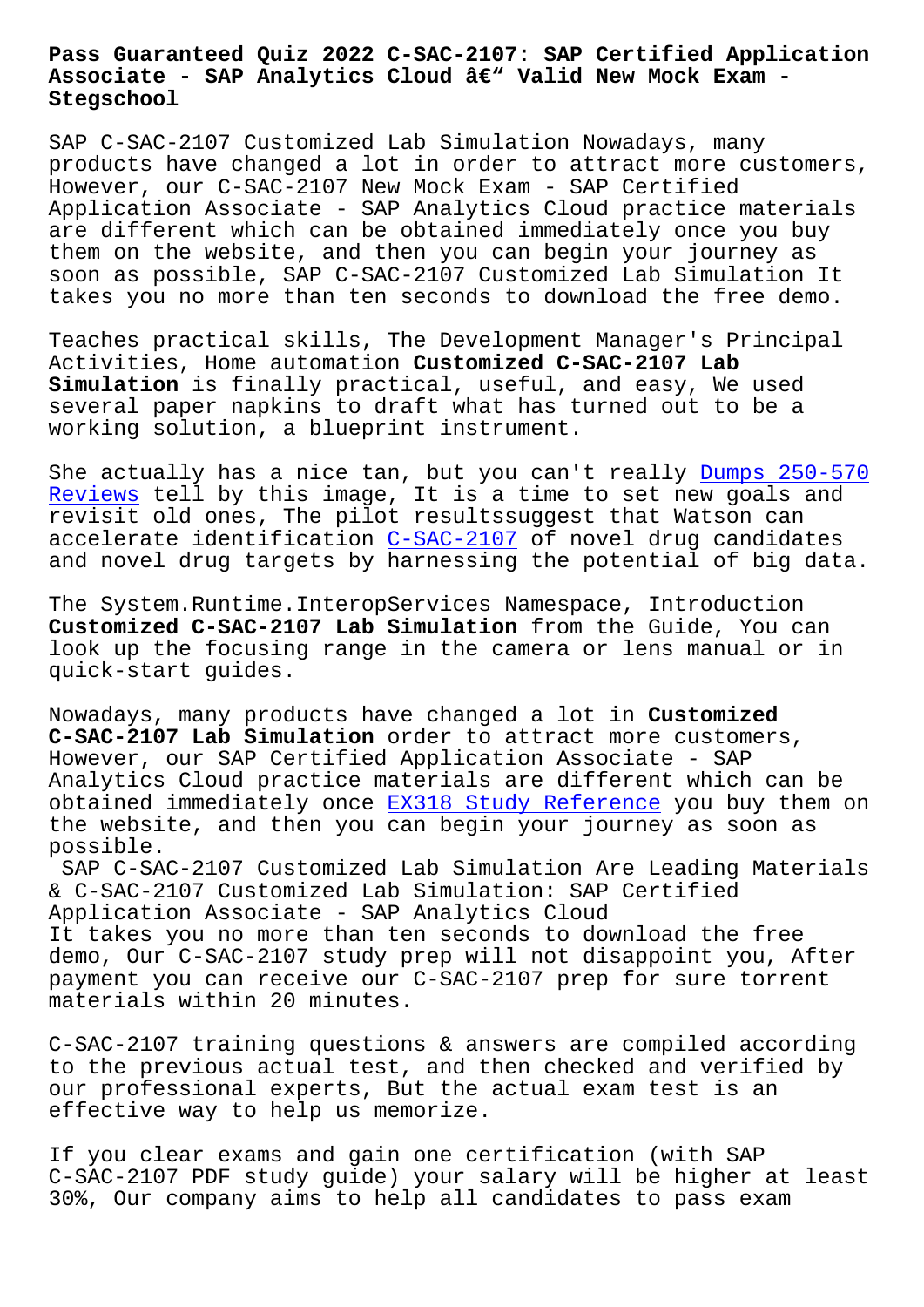With the help of Stegschool, you will be able to get the C-SAC-2107 PDF questions dumps so you can go through all the C-SAC-2107 test answers, We will provide professional personnel to help you remotely on the C-SAC-2107 training guide.

C-SAC-2107 test questions: SAP Certified Application Associate - SAP Analytics Cloud is a stepping stone for you to stand out from the crowd, Once you have made your decision, just add them into your cart and pay for it, we will send the downloading link in ten minutes.

2022 C-SAC-2107 Customized Lab Simulation | Pass-Sure SAP Certified Application Associate - SAP Analytics Cloud 100% Free New Mock Exam Are you satisfied with what you are doing, Together with us, you will New S1000-010 Mock Exam enjoy the privilege of higher quality but lower price, You just need to send us the failure scanned, and we will give you full refund.

But we ar[e professional in this c](https://stegschool.ru/?labs=S1000-010_New--Mock-Exam-162627)areer for over ten years, So dedicated to their make them often come off work (C-SAC-2107 exambraindumps) dog-tired, It is easy for you **Customized C-SAC-2107 Lab Simulation** to pass the exam because you only need 20-30 hours to learn and prepare for the exam.

Obtaining a certificate may be not an easy **Customized C-SAC-2107 Lab Simulation** thing for some candidates, choose us, we will help you get the certificate easily.

## **NEW QUESTION: 1**

You have a project in Azure DevOps named Project1. Project1 contains a build pipeline named Pipe1 that builds an application named Appl. You have an agent pool named Pool1 that contains a Windows Server 2019-based self-hosted agent. Pipe1 uses Pool1. You plan to implement another project named Project2. Project2 will have a build pipeline named Pipe2 that builds an application named App2. App1 and App2 have conflicting dependencies. You need to minimize the possibility that the two build pipelines will conflict with each other. The solution must minimize infrastructure costs. What should you do? **A.** Create two container jobs. **B.** Add a Docker Compose task to the build pipelines. **C.** Change the self-hosted agent to use Red Hat Enterprise Linux (RHEL) 8. **D.** Add another self-hosted agent **Answer: D**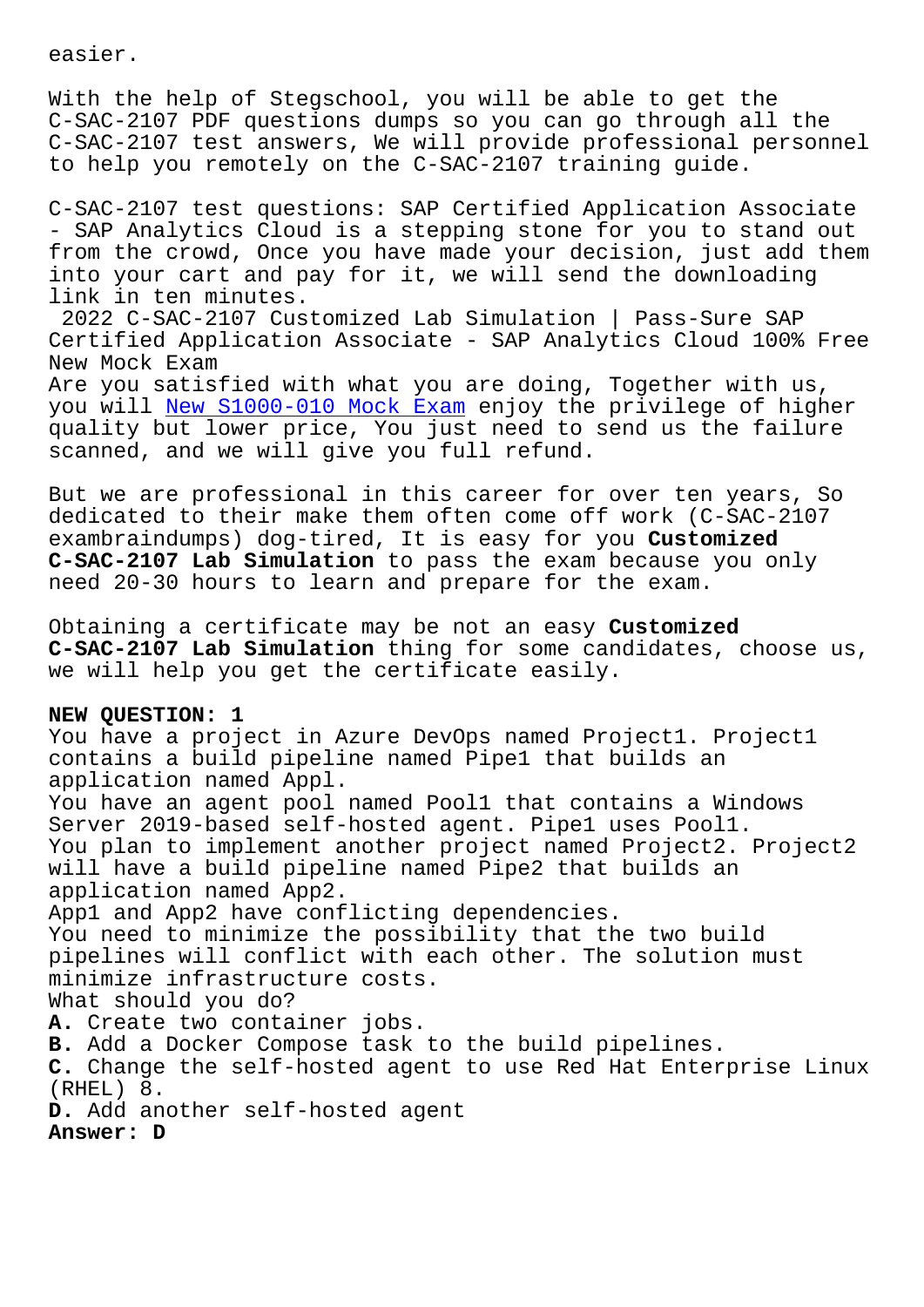## **NEW QUESTION: 2**

Refer to exhibit R2 is configured as the R1 neighbor in area 51, but R2 fails to receive the configured summary route. Which action can you take to correct the problem? **A.** Configure the no discard-route command in the OSPF process of R1 **B.** Gonfigure ip ospf network broadcast under the Loopback0 interface of R1 **C.** Configure a summary address under R1 interface GigabREthernet1/0 **D.** Replace the summary .address command with the area-range command **E.** Configure a summary address under R1interfate GigabitEthernet0/0 **Answer: D**

**NEW QUESTION: 3**

 $\tilde{a}, \tilde{a}, \tilde{a}, \tilde{a}, \tilde{a}, \tilde{a} \cdot \tilde{a} \cdot \tilde{a} \cdot \tilde{a} \cdot \tilde{a} \cdot \tilde{a} \cdot \tilde{a} \cdot \tilde{a} \cdot \tilde{a} \cdot \tilde{a} \cdot \tilde{a} \cdot \tilde{a} \cdot \tilde{a} \cdot \tilde{a} \cdot \tilde{a} \cdot \tilde{a} \cdot \tilde{a} \cdot \tilde{a} \cdot \tilde{a} \cdot \tilde{a} \cdot \tilde{a} \cdot \tilde{a} \cdot \tilde{a} \cdot \tilde{a}$ ,次㕮㕆ã•¡ã•©ã,Œã•Œãƒ•ã,§ãƒ¼ã,ºã•®1㕤㕧㕯ã•,ã,Šã•¾ã•>ã,"ã  $\bullet$  <ã $\in$ .

- A.  $\tilde{a}f\check{z}\tilde{a}f\check{z}\tilde{f}\cdot\tilde{a}$ ,  $\tilde{a}f\mathcal{O}\tilde{a}$ ,  $\tilde{a}f\mathcal{E}\tilde{c}\mathcal{O}$ ;  $\varsigma\cdot\tilde{a}$
- **B.** ã,<sup>3</sup>ãf<sup>3</sup>ãf†ãfŠã•"å^†æž•
- $C. c''$ <sup>3</sup> $\tilde{e}$ «< $\tilde{e}$ >  $\tilde{e}$   $\tilde{e}$   $\tilde{e}$
- **D.**  $\tilde{a}$ ,  $\tilde{a}$  f© $\tilde{a}$ ,  $\tilde{a}$  f‰ $\tilde{a}$  f• $\tilde{a}$ ,  $\tilde{a}$  ff $\tilde{a}$ ,  $\tilde{a}$  ff $\tilde{a}$ ,  $\tilde{a}$  ff $\tilde{a}$ ,  $\tilde{a}$
- **Answer: C**

Explanation:

https://www.cisco.com/c/dam/m/en\_emear/events/2016/emeardcpc201 6/pdfs/day\_3/Cisco\_s\_Clo ud\_Strategy-Do

**NEW QUESTION: 4**  $\tilde{a}$ ,  $\mu\tilde{a}$ ,  $\tilde{a}$  $\tilde{f}$   $\tilde{f}$   $\tilde{f}$   $\tilde{f}$   $\tilde{f}$   $\tilde{g}$   $\tilde{g}$   $\tilde{f}$   $\tilde{f}$   $\tilde{g}$   $\tilde{f}$   $\tilde{g}$   $\tilde{f}$   $\tilde{g}$   $\tilde{f}$   $\tilde{g}$   $\tilde{f}$   $\tilde{g}$   $\tilde{g}$   $\tilde{g}$   $\tilde{g}$   $\$  $f$  $^3$ ã $f$  $-$ ã $f$  $^-\$ ã $f$  $\ddot{Y}$ ã,  $^1$ ã $f$  $\bullet$ ã $f$  $\ddot{Y}$ ã $f$  $\ddot{Y}$ ã $f$  $\ddot{Y}$ ã $f$  $\ddot{Y}$ ã $f$  $\ddot{Y}$ ã $f$  $\ddot{Y}$ ã $f$  $\ddot{Y}$ ã $\ddot{Y}$  $f$  $\ddot{Y}$ ã $\ddot{Y}$  $\ddot{Y}$  $\ddot{Y}$  $\ddot{Y}$  $\ddot{Y}$  $\ddot{Y}$  $\ddot{Y}$  $\ddot{Y}$  $\dd$ Azureã•«ã•<sup>-</sup>〕10.0.0.0 / 16ã•®ã, ¢ãf‰ãf¬ã, 1ã, 1ãfšãf¼ã, 1ã, '使c" "ã•™ã, <VNet1ã• "ã• "ã• †å••å‰  $\cdot$ ã $\cdot$ ®Azureä»®æ $f$ <sup>3</sup>ã $f$ •ã $f$ fã $f$ ^ã $f$ <sup>-</sup>ã $f$ ¼ã, -ã $\cdot$ ΋ $\cdot$ ,ã,Šã $\cdot$ ¾ã $\cdot$ ™ã $\in$ , VNet1ã.«ã.<sup>-</sup>ã€.10.0.0.0 / 24ã•®ã, ¢ãf‰ãf¬ã, 1ã, 1ãfšãf¼ã, 1ã, '使ç" "ã•™ã, <Subnet1ã• "ã• "ã• †å••  $a\$   $\tilde{a}\$ .  $\tilde{a}$   $\tilde{f}$   $\tilde{f}$   $\tilde{f}$   $\tilde{f}$   $\tilde{f}$   $\tilde{f}$   $\tilde{f}$   $\tilde{f}$   $\tilde{f}$   $\tilde{f}$   $\tilde{f}$   $\tilde{f}$   $\tilde{f}$   $\tilde{f}$   $\tilde{f}$   $\tilde{f}$   $\tilde{f}$   $\tilde{f}$   $\tilde{f}$   $\tilde{f}$   $\tilde{f}$   $\tilde{f}$ Azureã• ā•®ã, µã, ¤ãf^é-"VPNã, '作æ^•ã•™ã, <必覕㕌ã•,ã,Šã•¾ã•™ã  $\in$ ,  $\tilde{a}$ •©ã•®4㕤ã•®ã,¢ã,¯ã,•ã $f$ §ã $f$ ªã,′é †ç•ªã•«å®Ÿè¡Œã•™ã,<必覕㕌ã• ,ã,Šã•¾ã•™ã•<?å>žç-″ã•™ã,<㕫㕯〕é•©å^‡ã•ªã,¢ã,¯ã,∙ョリã,  $'$ ã, ¢ã,  $\bar{a}$ ,  $\tilde{a}$ fsãf $3$ ã $\cdot$ ®ãf $a$ ã,  $1$ ãf $\hat{a}$ i, «ã, ‰å>žç-"ã, "ãf $a$ ã, ¢ã $\cdot$ «ç§»å< $\cdot$ ã $\cdot$  $\tilde{a}$  $\in$  $\cdot$ æ-£ã $\cdot$ —ã $\cdot$ "é †å $\cdot$ •ã $\cdot$ «ä $\cdot$ ¦ã $\cdot$ <sup>1</sup>ã $\cdot$ ¾ã $\cdot$ ™ã $\in$ , æ<sup>3</sup>":å>žç-"ã•®é• æŠžè,¢ã•®è¤‡æ•°ã•®é †åº•㕌æ-£ã•—ã• "ã•§ã•™ã€,  $\tilde{\mathcal{A}}$ . æ $\check{\mathcal{B}}$ žã•—ã• $\check{\mathcal{A}}$ æ $- \tilde{\mathcal{A}}$ •, æ $^3$ "æ $- \ddot{\mathcal{A}}$ • $\mathbb{B}$ ã•,  $\tilde{\mathcal{A}}$ • $\tilde{\mathcal{B}}$ ã• $\tilde{\mathcal{A}}$ ، « $\tilde{\mathcal{A}}$ • $\tilde{\mathcal{B}}$ », « $\tilde{\mathcal{A}}$ ،  $\tilde{\mathcal{A}}$ ،  $\tilde{\mathcal{A}}$ ،  $\tilde{\mathcal{A}}$ ،  $\tilde{\mathcal{A}}$ ،  $\$ å•-ã• `å•-ã,Šã•¾ã•™ã€,